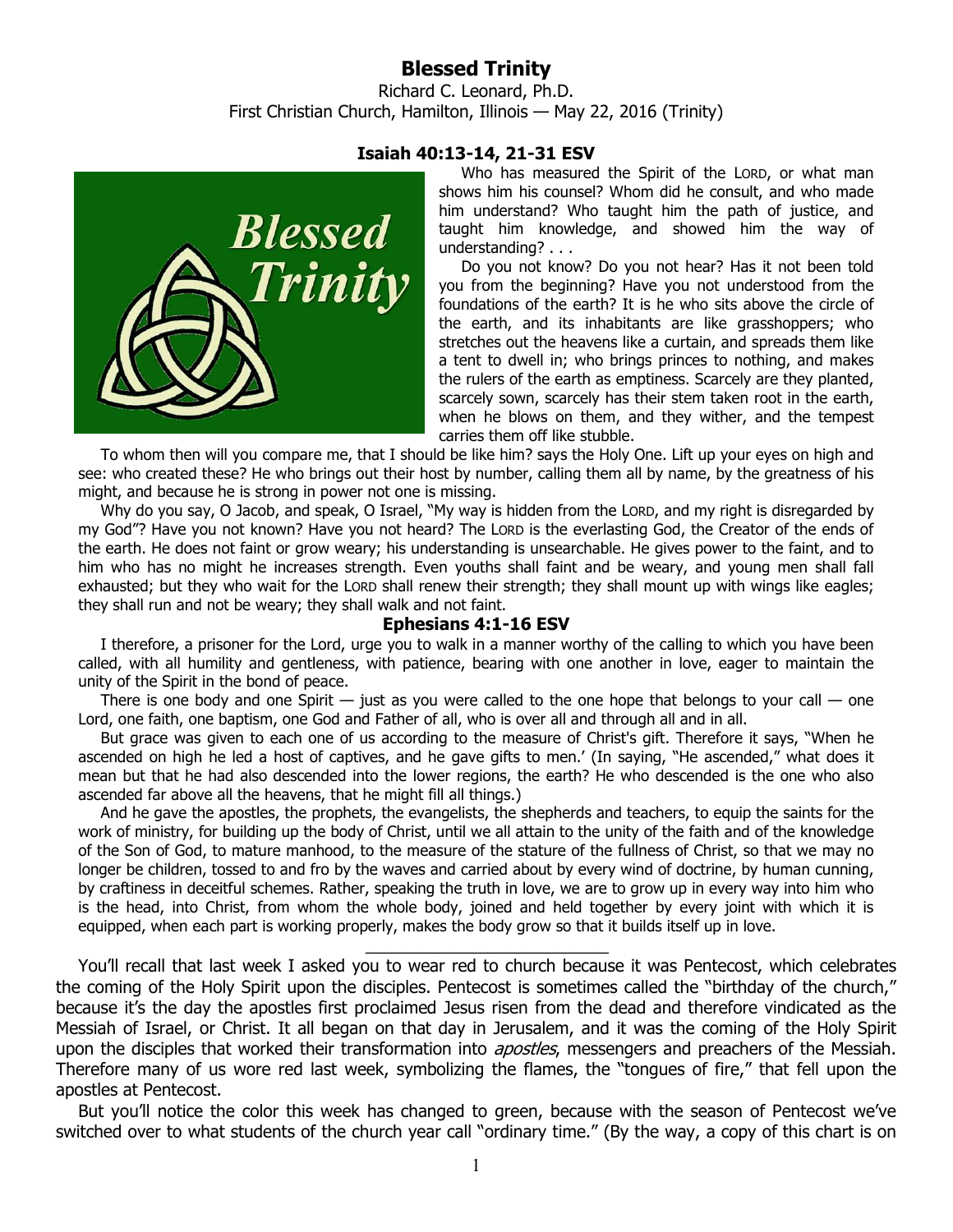the bulletin board in the hallway.) During the first half of the church year, we observe special events relating to the life and ministry of Jesus: his birth, his baptism, his teaching of the kingdom of God, his transfiguration,

his mighty works of healing, his suffering and death, his resurrection, his ascension to the right hand of the Father, and the sending of his Holy Spirit at Pentecost. But now we take a turn into post-Pentecost time, when the church takes over the mission and begins to do the "greater works" Jesus told us we would be doing in his name. So the green color will stay with us until the first Sunday of Advent, which this year will be the 27th of November.

There is, however, one special day that marks the beginning of "ordinary time," and that's today, known as Trinity Sunday, when we pay special attention to the doctrine of the Holy Trinity: God the Father, God the Son, and God the Holy Spirit. So we began our worship with the hymn "Praise Ye the Triune God." Here at First Christian Church we recognize the importance of the doctrine of the Trinity. Article B of our Statement of Faith reads, "We



believe that there is one God, eternally existent in three persons: God the Father, God the Son, God the Holy Spirit." As we gather each week we always conclude our responsive psalm with the *Gloria Patri*: "Glory be to the Father, and to the Son, and to the Holy Ghost." The Doxology we sing as we present our offerings to God is another expression of our belief in the Trinity: "Praise Father, Son, and Holy Ghost." When we use these



expressions we're offering praise to God in his fulness. Today I want to look into some of the implications of the doctrine of the Trinity for our life as followers of Jesus.

First of all, let's be clear that when we name the three "persons" of the Trinity we're not saying we believe in three gods  $-$  as some people, like Muslims, mistakenly think we believe. Scripture is clear, both Old and New Testaments, that God is One. So the doctrine of the Trinity is not an inventory of the warehouse of divinities, as if there could be three separate gods or even three "departments" of one god.

Any time the Scriptures refer to the Father, the Son, or the Holy Spirit the understanding is that the fulness of the divine being is involved in each "person," as we say. Paul writes in 1 Corinthians 8:5-6:

For although there may be so-called gods in heaven or on earth — as indeed there are many "gods" and many "lords" — yet for us there is one God, the Father, from whom are all things and for whom we exist, and one Lord, Jesus Christ, through whom are all things and through whom we exist.

It's pretty clear that, for Paul, whatever the Son does is also what the Father does — just as Jesus himself stated, "The words that I say to you I do not speak on my own authority, but the Father who dwells in me does his works. Believe me that I am in the Father and the Father is in me" (John 14:10-11)." And it's also clear that Paul didn't make a clean distinction between the Son, or the Lord, and the Spirit; for in 2 Corinthians 3:16-18 he states,

But when one turns to the Lord, the veil is removed. Now the Lord is the Spirit, and where the Spirit of the Lord is, there is freedom. And we all, with unveiled face, beholding the glory of the Lord, are being transformed into the same image from one degree of glory to another. For this comes from the Lord who is the Spirit.

So when we speak of the Holy Trinity as "Father, Son, and Holy Spirit" that doesn't mean we can slice God into parts. Each of the "persons," or faces, of God  $-$  each way we experience his presence and power  $-$  brings the full force of his being.

Paul, in that passage, refers to removing the veil — the veil that tries to keep God off people's radar screen and tries to prevent them from seeing God at work in their world. Sometimes people express this veiled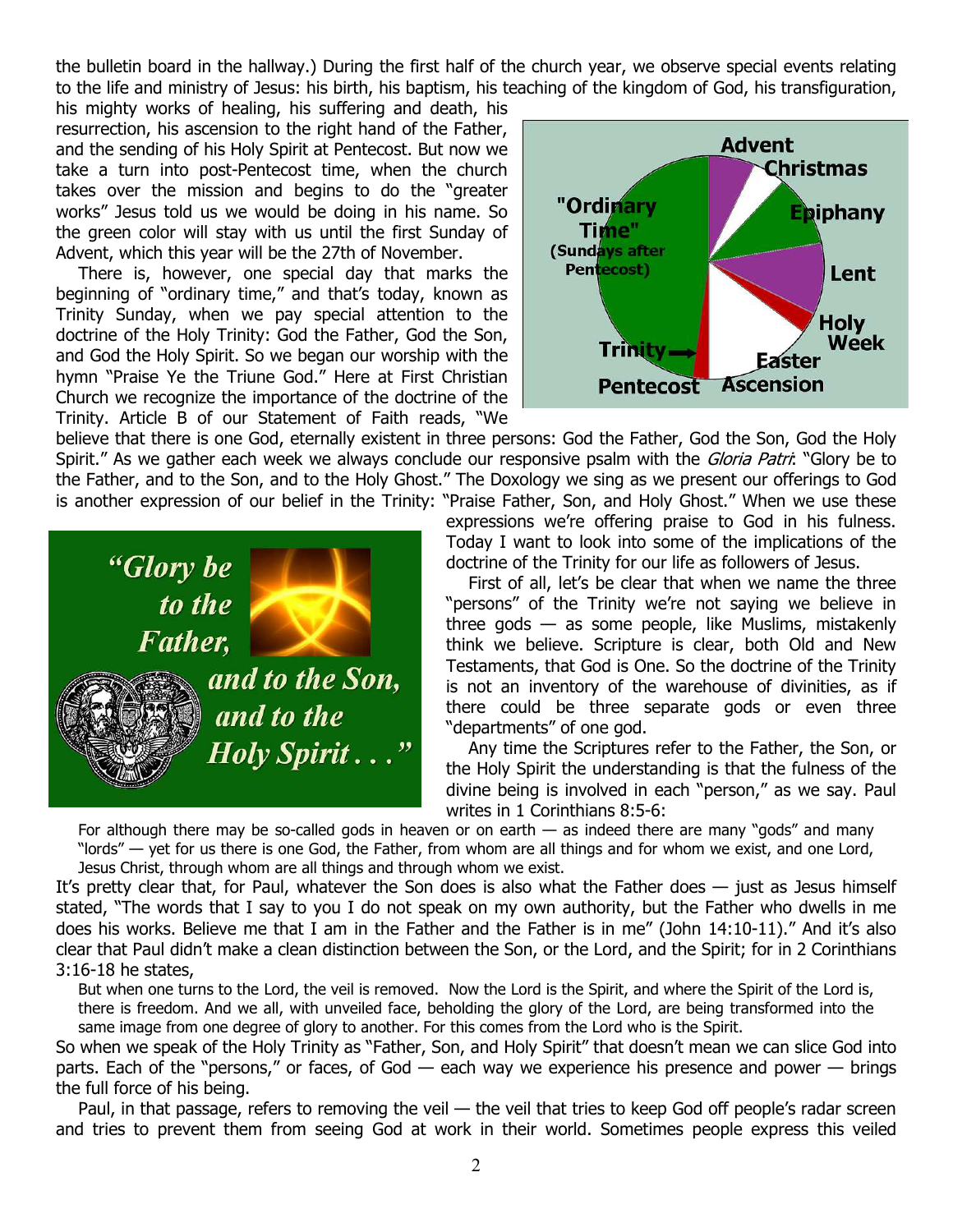Presence by saying that the Trinity is a "mystery," and by this they mean it's kind of spooky thing we can never really understand. But that isn't what the Bible authors mean by "mystery." They don't mean something we can't ever figure out. What they mean by "mystery" is brought out by what Paul says at the very end of his Letter to the Romans:

Now to him who is able to strengthen you according to my gospel and the preaching of Jesus Christ, according to the revelation of the mystery that was kept secret for long ages but has now been disclosed and through the prophetic writings has been made known to all nations, according to the command of the eternal God, to bring about the obedience of faith — to the only wise God be glory forevermore through Jesus Christ! Amen (Romans 16:25-27).

A "mystery," in the Bible, isn't something kept hidden so we can't understand it. Indeed, a "mystery" is something that's been *revealed* or *disclosed*. Maybe people couldn't understand it before, but now with the revelation of Messiah Jesus we finally see the truth. So the Trinity isn't an incomprehensible idea that we just have to accept without trying to understand it. It's the revealed truth about God and how he comes to us. Isaiah asked, "Who has measured the Spirit of the LORD, or what man shows him his counsel? . . . Do you not know? Do you not hear? Has it not been told you from the beginning? Have you not understood from the foundations of the earth?" (Isaiah 40:13, 21). The things of God don't have to be incomprehensible and

mysterious to us  $-$  at least the things that deal with his benefits to us, and our responsibilities to him. There's no "mystery" about those things, because the Lord has made them plain enough through his Word.

There is one body and one Spirit, just as you were called to the one hope that belongs to your call, one Lord, one faith, one baptism, one God and Father of us all, who is above all and through all and in all.

-- Ephesians 4:4-6

Hope does not disappoint us, because God has poured out his love into our hearts by the Holy Spirit, whom he has given us. You see, at just the right time, when we were still powerless, Christ died for the ungodly.  $-Romans 5:5-6$ 



It's true, of course, that the word "Trinity" doesn't occur in the Scriptures, and so some people have tried to say this understanding of God has no biblical foundation. There's only one place, in fact, where we find the traditional expression, "in the name of the Father, and of the Son, and of the Holy Spirit"; that's at the end of the Gospel According to Matthew, where Jesus instructs his disciples to baptize in that name (Matthew 28:19).

But elsewhere we find expressions that put the three "persons" of the Trinity together in different ways. For instance, the apostle Paul writes to the Ephesians, "There is one body and one Spirit  $-$  just as you were called to the one hope that belongs to your call  $-$  one Lord, one faith, one baptism, one God and Father of all, who is over all and through all and in all" (Ephesians 4:4-6). And in Romans 5 he uses another threefold expression of God's

working: "Hope does not disappoint us," he says, "because God has poured out his love into our hearts by the Holy Spirit, whom he has given us. You see, at just the right time, when we were still powerless, Christ died for the ungodly" (Romans 5:5-6). And he offers this familiar benediction at the end of 2 Corinthians: "The grace of the Lord Jesus Christ and the love of God and the fellowship of the Holy Spirit be with you all" (2 Corinthians 13:14). The idea of the Holy Trinity pervades the writings of the New Testament, even if the precise formula isn't there.

So let's look at some of the benefits we receive, as followers of Jesus, from our faithfulness to the doctrine of the Trinity. First of all, this "mystery" helps us understand that  $God is alive$  — alive within himself, and alive in communicating with us. That's where the word "person" becomes helpful, when we speak of "God in three persons, blessed Trinity." A "person" is a face, a speaker in communication with other speakers. And, throughout Scripture, the Lord is always interacting and communicating with other speakers, creating a relationship with them. That's the way God sees himself, the Bible is telling us: as a Person who speaks and relates to other persons. Nothing's more frustrating, in trying to deal with someone about an issue, than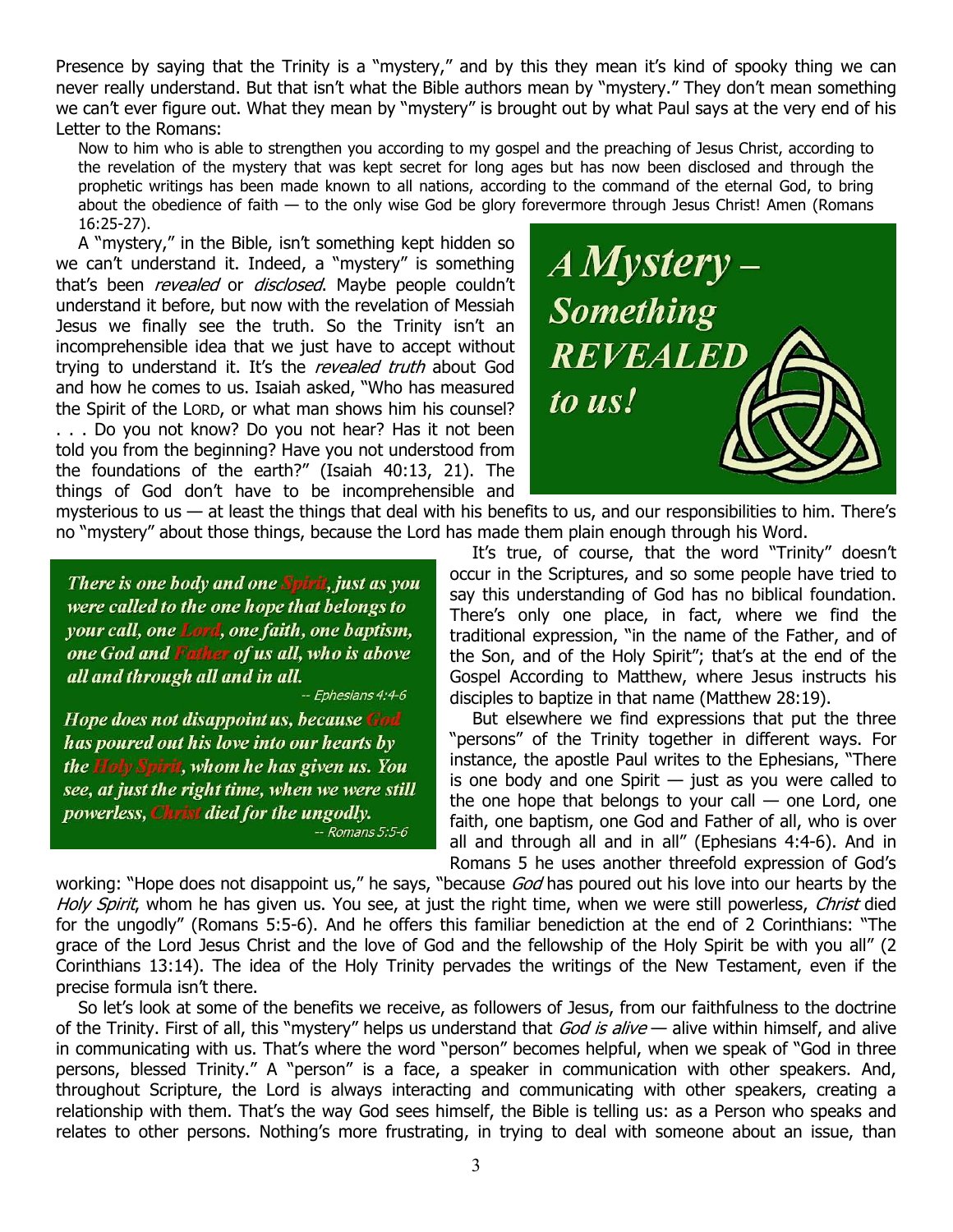having that person refuse to speak to you. The three Persons of the Trinity speak to us, so we become aware of the life of God.

But that's not all. The Trinity tells us God speaks within his own being, as Father, Son, and Spirit communicate with one another. That's why the Bible so often calls him the "living God," because life requires movement within as well as without. If there's no movement within your body, then you're dead, and that applies to your spirit as well; if you're not able to carry on a conversation with yourself to look at yourself and gauge your own thoughts and actions — then there's not much life in your spirit.

The Trinity reminds us that God is like that; he carries on a communication within himself, and that means he's alive. We see that in the very first chapter of the Bible, when God says to himself, "Let us make man in our image, after our likeness" (Genesis 1:26). If God could not speak

**God is LIVING: He speaks to** other persons. **He speaks** within Himself.

within himself, he could never come to the decision to create this immense universe and all that fills it, including you and me. But he has done so, and therefore we know he's the living God. And we have been made like him; we're a "trinity" of our own, because we can talk to ourselves and make decisions and take action. The doctrine of the Trinity helps us understand not only this truth about God, but also this truth about ourselves and what it means for us to be alive.



Secondly, when we understand God in terms of the Trinity we understand his generosity to us: the gifts he gives to us. The Scripture speaks of gifts of the Father, gifts of the Son, and gifts of the Spirit. Yes, we could say that all these gifts come from God in his fulness, but the New Testament doesn't speak of them that way. Instead, it speaks more specifically.

James reminds us, "Every good gift and every perfect gift is from above, coming down from the Father of lights with whom there is no variation or shadow due to change. Of his own will he brought us forth by the word of truth, that we should be a kind of firstfruits of his creatures" (James 1:16-17). We've been given life itself by the Father, who made us in the image of the Creator.

Jesus assures us that the Father cares for us and provides for our needs: "If you then, who are evil, know how to give good gifts to your children, how much more will your Father who is in heaven give good things to those who ask him!" (Matthew 7:11). The *basic things our lives depend* on are evidence of the gifts of the Father.

The gifts of the Son are more specialized, we might say; Paul lists these gifts in Ephesians 4, where he enumerates what we call the "ministry gifts" of the ascended Messiah: "And he gave the apostles, the prophets, the evangelists, the shepherds and teachers, to equip the saints for the work of ministry, for building up the body of Christ" (Ephesians 4:11- 12). The gifts of the Son are *people*  $-$  people who lead the church into higher levels of Christian maturity. Apostles, or missionaries, spread the word of the kingdom of God. Prophets bring encouragement and the assurance that the Lord is present with us. Evangelists present the gospel and lead people toward submitting to the Lordship of Jesus. Finally, Paul lists shepherds, or pastors, and teachers; those are the leaders who care for the flock of God, training them



in Different Ministries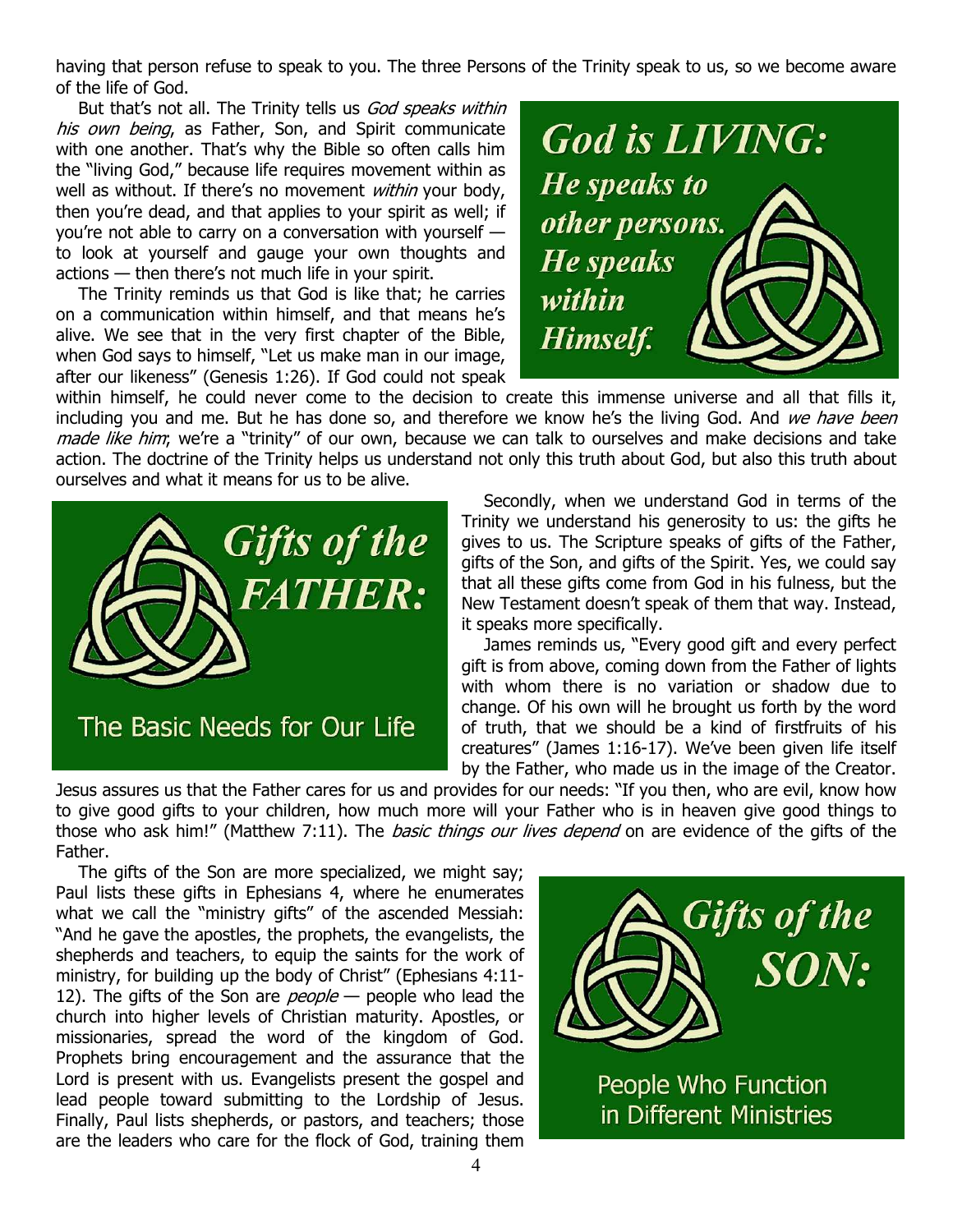in discipleship and understanding of the Scriptures. These gifts of the Son, ascended to the right hand of the Father, build up the body of Christ.

Paul spells this out differently in Romans 12, where he mentions the ways in which various members of the body contribute to the building up of the body:

For as in one body we have many members, and the members do not all have the same function, so we, though many, are one body in Christ, and individually members one of another. Having gifts that differ according to the grace given to us, let us use them: if prophecy, in proportion to our faith; if service, in our serving; the one who teaches, in his teaching; the one who exhorts, in his exhortation; the one who contributes, in generosity; the one who leads, with zeal; the one who does acts of mercy, with cheerfulness" (Romans 12:4-8).



The Revelation of God's Presence with Us

You may have a gift for teaching, or a gift for encouraging your Christian friends, or a gift for helping others, or a gift for serving the needs of the congregation, or a gift for leading or steering the affairs of the church  $-$  and even a gift for giving, providing generously for the work of the church. And, obviously, you may exercise several of these gifts together. The ministry gifts are the gifts of the Son.

Then we come to the gifts of the Holy Spirit, which the apostle Paul lists with special emphasis in 1 Corinthians 12:

Now there are varieties of gifts, but the same Spirit; and there are varieties of service, but the same Lord; and there are varieties of activities, but it is the same God who empowers them all in everyone. To each is given the

manifestation of the Spirit for the common good. For to one is given through the Spirit the utterance of wisdom, and to another the utterance of knowledge according to the same Spirit, to another faith by the same Spirit, to another gifts of healing by the one Spirit, to another the working of miracles, to another prophecy, to another the ability to distinguish between spirits, to another various kinds of tongues, to another the interpretation of tongues. All these are empowered by one and the same Spirit, who apportions to each one individually as he wills (1 Corinthians 12:4-11).

These gifts of the Spirit operate to manifest the life of God in our midst, so the visitor may exclaim, "Surely God is among you!" When these gifts operate, people are healed, delivered from oppressive conditions, set on the right path of life, and freed up to give God the praise due to him. When these gifts of the Spirit operate in the church, people come to know the reality of God in their life.

I was going to say that we need to pray for the release of these gifts in our lives, but that's wrong. If we have Jesus, we have the Holy Spirit; and if we have the Holy Spirit, we already have his gifts. So we don't need to ask God to release them in us; you and I just need to manifest them. We don't need to pray for something God has already given us; we need to exercise our faith and do what he's given us the power to do! For example, take the gifts of healing. God has already healed us in the suffering of Jesus; Scripture says,

"By his stripes you have been healed." God isn't going to do anything more in response to our prayers for healing than he's already done. It's up to us to release that gift in ourselves and in the life of our congregation.

All the gifts come to us from God in his fulness, whether we call them gifts of the Father, the Son, or the Holy Spirit. Because of the Trinity, we understand how God is the living God who imparts his life to us, and we understand how he bestows upon us his gifts that empower us to do the work to which he has called us. Finally, the Trinity reminds us that we can't hide from God. Proverbs 20:27 says, "The spirit of man is the lamp of the LORD, searching all his innermost parts." Because God the Son has come to us as a human being, the Word of God made flesh, God understands us and knows what



To Encourage Us and Lift Us Up!